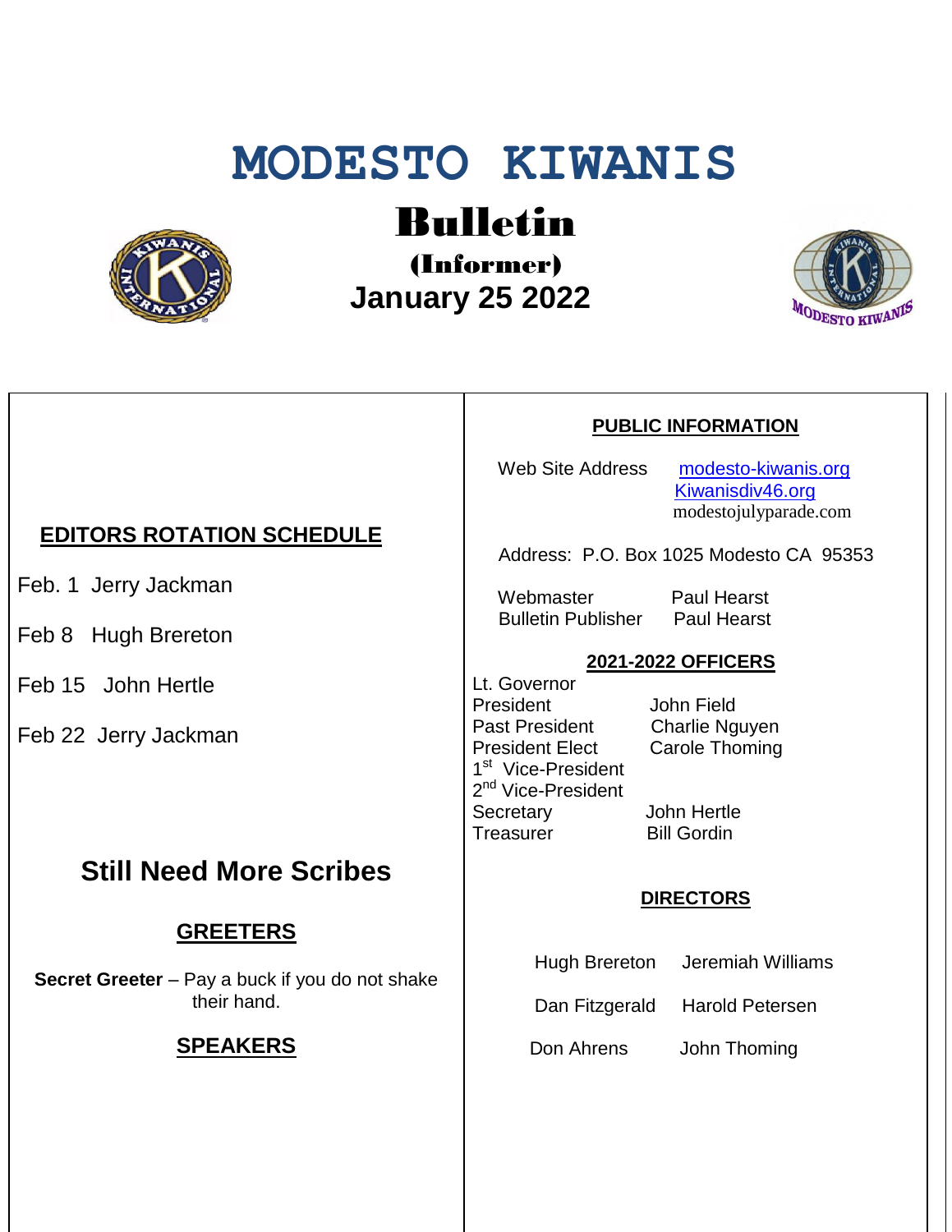#### CTO: **Prez John Field** 12:10pm Pledge led by **Bill Gordin** Patriotic Song, a SOLO, God Bless America, via **Jeremiah Williams** Invocation: **Jeremiah**

Announcements:

# **Terry McGrath Celebration of Life,: Saturday 1/29 2:00pm American Graffiti Museum**

The host asks that all in attendance be vaccinated

**Craig**: Crab-Cioppino Drive through event

 March 19 American Graffiti Museum 4-7pm Tickets available @ \$60

Happy Sad \$s

 **Ron**: Nice weather, he walked to the meeting today, sad that there is no rain.

**Charlie**: Lunar new Year! Year of the Tiger

 **John Hertle**: 3 day weekend at the Ahwahnee Hotel, watching the Dallas/49rs game on his cell phone because there

were no public TVs to be found. They had an audience through most of the game. His 90 yr. old Mom fell, concussion, broken nose, cracked C-1 & C-2. Wearing a Cervical collar. Currently having 24hr Care. **Johns** B-I-L was one care giver, tested positive for Covid-19, Mom, two other caregivers came down with Covid-19. All vaccinated and recovered quickly. \$ for the 1 second the 49rs led Packers!

 **Craig: John F** interjected, Craig is Fine-Free! **Craig** lost a bet with **John F** on Packer/49er gave. Also lost a \$100 Fandango bet too. (there was more but Scribe can't read his writing) <sup>
■</sup> Something about Crazy-Football.

 **Bill G**: Bet against the 49rs, taking RAMS this weekend, now \$40 at risk against **John F**. Went to Black-Oak@ 6:00pm left @ 7:15 \$700 ahead!

 **Harrold**: \$, nothing to say

**John F**: \$ for 49ers, son in law a Bengals fan.

Marble Game: **Dan F** go the luck ticket AND… The black marble for \$80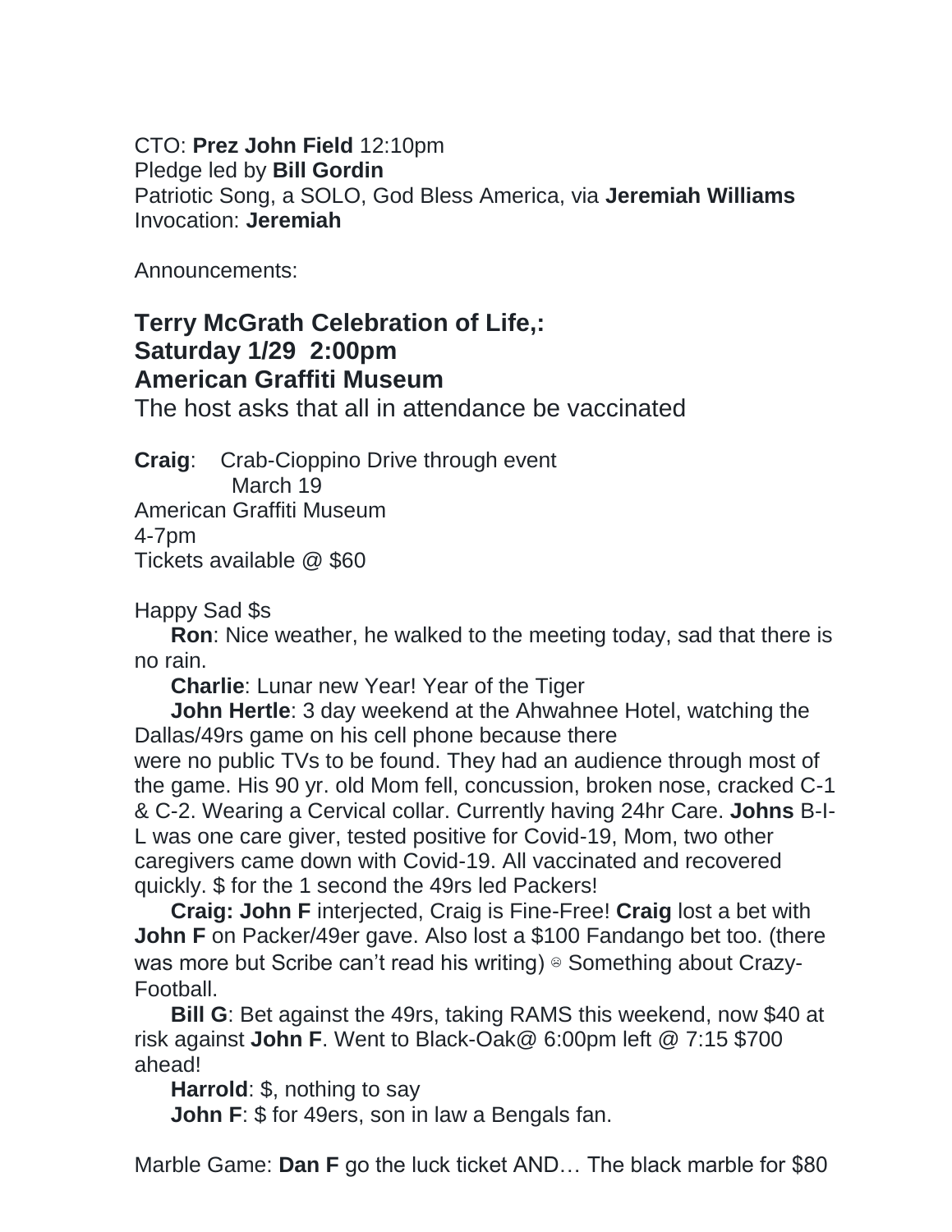**Dan** now had a sad \$ for his son-in-law betting 'anyone but

49ers'!

**Terry McGrath** Memories:

**John F** met Terry when he was **Lt Gov.**

**Ron:** met Terry when he joined Modesto Kiwanis. He was ALWAYS gracious.

**Steve Mort** called him MaGoo (as in Mr MaGoo)

**Terry** did not want to be President so every year he ran for "Past-President"

**Dan F**: Met Terry when he joined "the ole men's club" (now he is one) in 1978 when **Terry** was President. **Terry** became more active when he was Lt Gov.

**Don A**: He & **Terry** shared a common interest…. The Sizzler Salad Bar. **Terry** would give him a ride to Club Meeting up to a few weeks before he passed.

**Jeremiah**: Met **Terry** a Chamber function in 1999 (he thinks) at Holiday Inn. **Terry** invited him to the Club. Happy for his 50 years of Service to Kiwanis and the Community. **Terry** has a coffee cup with Kiwanis photos on it.

**Jeremiah** also stated he thought **Pat** was good for **Terry,** kept him grounded. He was also 'tough' on **Jeremiah**, Gave him H\_\_\_eck over the years!

**Jim Mesquite**: Always very active in the community and the club. He will be missed.

**John H**: Met **Terry** at a political fund raiser about 1980 at the Old Fisherman's Club. They talked a few time after that and in

1981(? '82) he Joined Nick Blom's campaign for County Supervisor and found out **Terry** was also running! **Terry** asked him "why he's working for Blom" **John** answered, 'he asked first'… He also Moved him twice.

**Craig**: He didn't know **Terry** well, (met after the merger) which is sad.

He wanted to move **Craig** from Manteca to Carson City!

**Bill G**: only knew **Terry** though Kiwanis after the Merger.

**Harrold**: Met **Terry** after the Merger and if something was needed…**Terry** got it there.

**Mike Kumler**: You could always count on **Terry**. He was out of Kiwanis for a few years. When he came back **Terry** just 'plugged-in' his old info (he had moved 2 or 3 times) and he didn't receive the Kiwanis Magazine for a long time. **Terry** would bring one for him to the meetings until the address got straightened out.

**Charlie**: When he became president, **Terry** said "anything you need, just ask. I'm here to help"